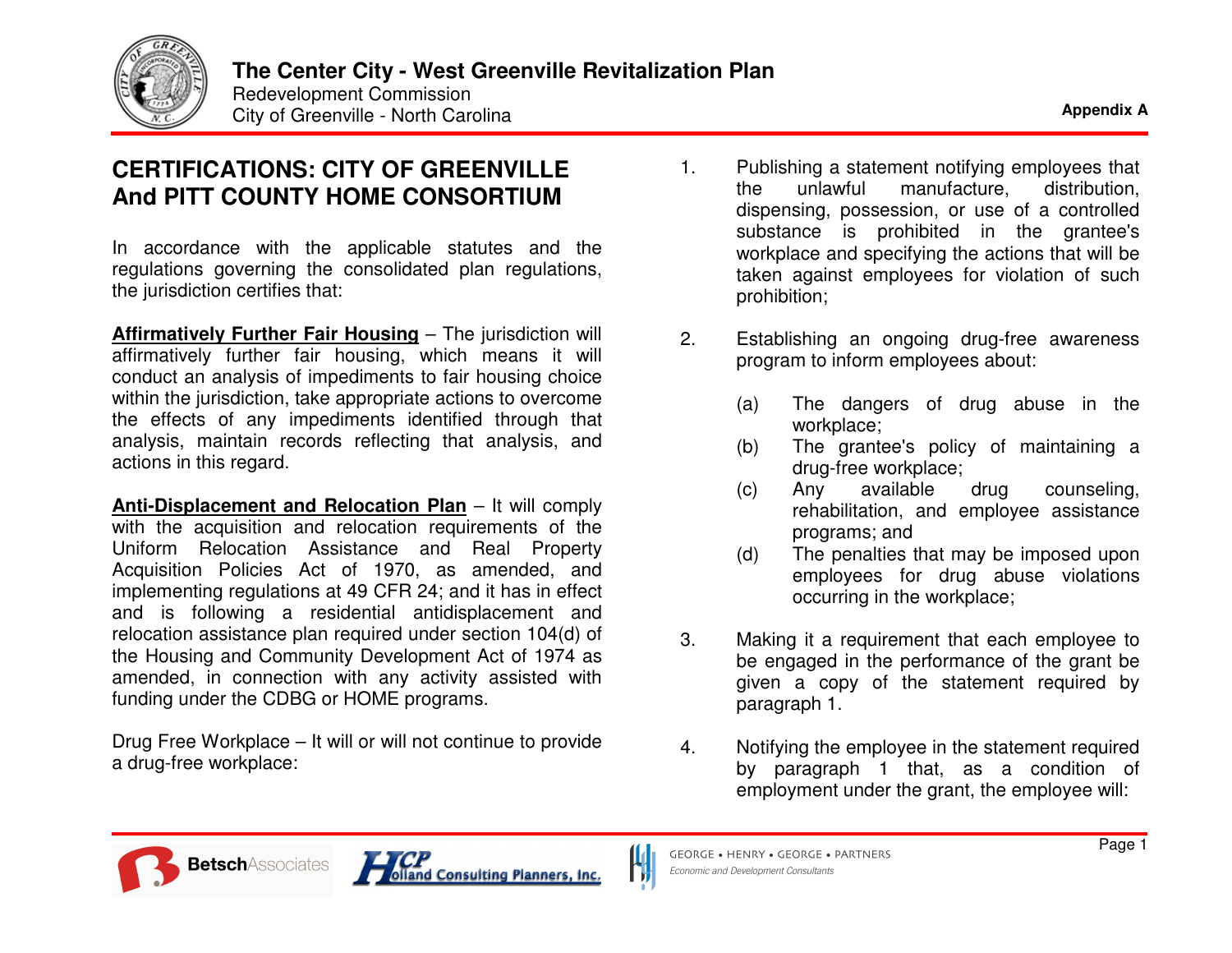

Redevelopment Commission City of Greenville - North Carolina **Appendix** A

- (a) Abide by the terms of the statement; and
- (b) Notify the employer in writing of his or her conviction for a violation of a criminal drug statute occurring in the workplace no later than five calendar days after such conviction.

Notifying the agency in writing within ten calendar days after receiving notice under subparagraph 4(b) from an employee or otherwise receiving actual notice of such conviction. Employers of convicted employees must provide notice, including position designee on whose grant activity the convicted employee was working, unless the Federal agency has designated <sup>a</sup> central point for the receipt of such notices. Notice shall include the identification number(s) of each affected grant;

- 5. Taking one of the following actions within (30) calendar days of receiving notice under subparagraph 4(b), with respect to any employee who is so convicted –
	- (a) Taking appropriate personnel action against such an employee, up to and

including termination, consistent with the requirements of the Rehabilitation Act of 1973, as amended; or

- (b) Requiring such employee to participate satisfactorily in <sup>a</sup> drug abuse assistance or rehabilitation program approved for such purposes by <sup>a</sup> Federal, State, or local health, law enforcement, or other appropriate agency;
- 6. Making <sup>a</sup> good faith effort to continue to maintain <sup>a</sup> drug-free workplace through implementation of paragraphs 1, 2, 3, 4, 5, and 6.

title, to every grant officer or other **Anti-Lobbying** – To the best of the jurisdiction's knowledge and belief.

> 1. No federal appropriated funds have been paid or will be paid, by or on behalf of it, to any person for influencing or attempting to influence an officer of any agency, <sup>a</sup> Member of Congress, an officer or employee of Congress, or an employee of a Member of Congress in connection with the awarding of any Federal contract, the making of any Federal grant, the making of any Federal loan, the entering into of any cooperative agreement, and the extension, continuation, renewal, amendment, or modification of any Federal contract, grant, loan, or cooperative agreement;





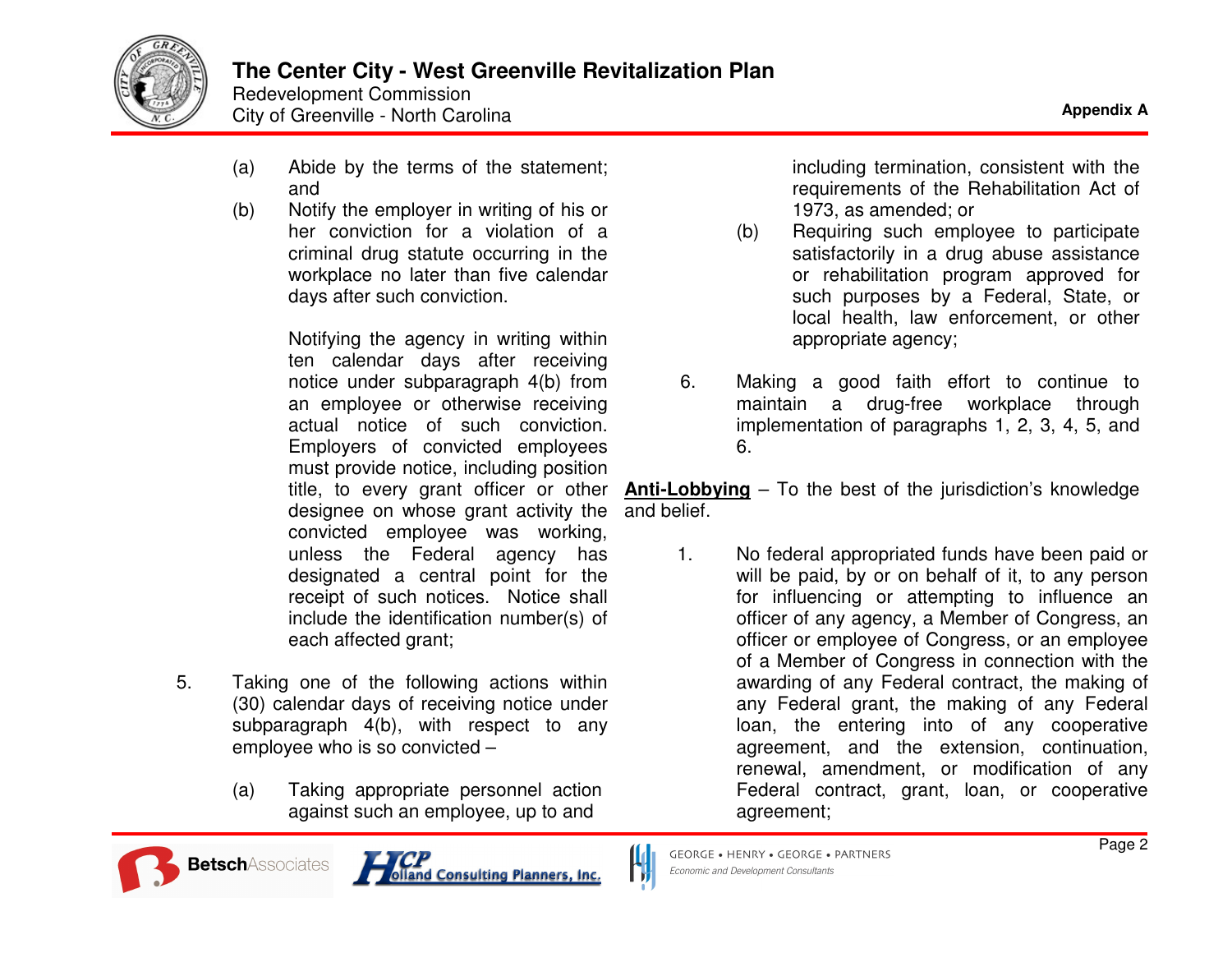

## **The Center City - West Greenville Revitalization Plan**

Redevelopment Commission City of Greenville - North Carolina **Appendix** A

- 2.person for influencing or attempting to influence an officer or employee of any agency, <sup>a</sup> Member of Congress in connection with the Federal contract, grant, loan, or cooperative agreement, it will complete and submit Standard Form-LLL, "Disclosure Form to Report Lobbying," in Date: June 09, 2003accordance with its instructions; and
- 3. It will require that the language of paragraph 1 and 2 of this anti-lobbying certification be included in the award documents for all subawards at all tiers (including subcontracts, subgrants, and contracts under grants, loans and cooperative agreements) and that all subrecipients shall certify and disclose accordingly.

**Authority of Jurisdiction** – The consolidated plan is authorized under State and/or federal law (as applicable), and the jurisdiction possesses the legal authority to carry out the programs for which it is seeking funding, in accordance with applicable HUD regulations.

**Consistency with Plan** – The housing activities to be undertaken with CDBG, HOME, ESG, and HOPWA funds are consistent with the strategic plan.

. If any funds other than Federal appropriated Section 3 – It will comply with Section 3 of the Housing and funds have been paid or will be paid to any Urban Development Act of 1968, and implementing regulations at 24 CFR Part 135.

Signature/Authorized Official:

Mayor